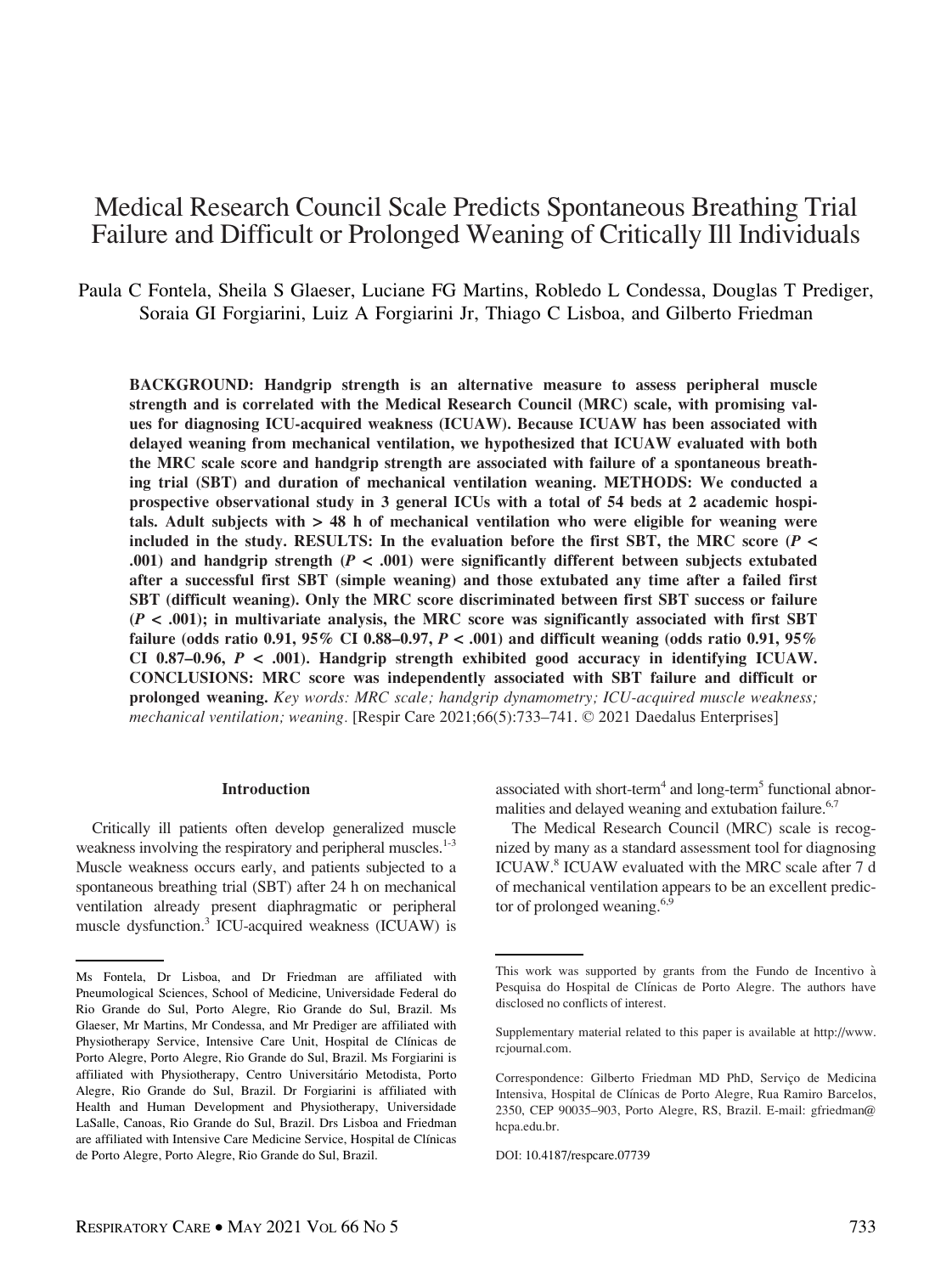Handgrip strength as measured by using hand dynamometry is simple, objective, and easy to apply, and it has been widely used in neuromuscular diseases.<sup>10,11</sup> When used with critically ill patients, it has shown good reliability.<sup>12</sup> Ali et al<sup>13</sup> found that in handgrip strength was correlated to MRC score in critically ill subjects, rendering handgrip strength a potential alternative measure to MRC for diagnosing ICUAW. Although both parameters were correlated with ICU and hospital length of stay and mortality, only MRC correlated with duration of mechanical ventilation.

Recently, 2 studies evaluated handgrip strength as a parameter to predict the outcome of weaning from mechanical ventilation.<sup>14,15</sup> Cottereau et al<sup>14</sup> evaluated ICUAW via handgrip strength prior to initiating the SBT in subjects on mechanical ventilation for at least 48 h and demonstrated that handgrip strength was independently associated with difficult and prolonged weaning as well as length of stay in the ICU. In a pilot study, Mohamed-Hussein et al<sup>15</sup> reported a negative correlation between baseline handgrip strength and duration of mechanical ventilation in subjects with COPD.

Given that these studies together have shown that ICUAW evaluated by the MRC scale score and handgrip strength are associated with the duration of mechanical ventilation, we hypothesized that these same measurements could in addition predict SBT failure. The primary objective of our study is thus to evaluate the association of both the MRC scale score and handgrip strength with SBT failure and to confirm their association with duration of mechanical ventilation weaning. The secondary objective is to define handgrip strength cutoff points indicative of ICUAW for men and women.

## **Methods**

## Study Design and Research Protocol

This prospective observational study was conducted from March 2016 to March 2017 in 3 ICUs, with a total of 54 beds, at 2 hospitals in Porto Alegre, Rio Grande do Sul, Brazil. The study protocol was approved by the Research Ethics Committee of the Clinical Hospital Porto Alegre (n. 1,300,414), and written informed consent was obtained from all subjects or surrogates.

Adult subjects  $($  18 y old) who were on mechanical ventilation for  $> 48$  h and who were ready to be submitted to a SBT at the discretion of the medical intensivist in charge were included.16 Subjects needed to be awake and cooperative to perform the tests (ie,  $-1$  to  $+1$  on the Richmond Sedation and Agitation Scale). Patients unable to perform the handgrip strength test or the MRC scale test due to rheumatologic or neuromuscular conditions or amputation of the dominant hand were excluded.

# QUICK LOOK

# Current knowledge

ICU-acquired weakness (ICUAW) is a common complication in critically ill patients and is associated with delayed weaning from mechanical ventilation. The assessment of peripheral muscle strength with the Medical Research Council (MRC) scale score and with handgrip strength has not been described as predictors of failure of a spontaneous breathing trial (SBT) and the duration of weaning from mechanical ventilation.

# What this paper contributes to our knowledge

ICUAW defined by the MRC scale score obtained before the first SBT was an independent prognostic factor for SBT failure and difficult or prolonged weaning. Although handgrip strength may serve as an alternative tool for diagnosing ICUAW, due to the ease of application, more studies are needed to evaluate handgrip strength as a first step to predict SBT failure and difficult or prolonged weaning.

Demographic data (ie, sex, age), comorbidities and the severity of critical illness according to the Acute Physiology and Chronic Health Evaluation II (APACHE II) score, $17$  as well as the reasons for hospitalization and mechanical ventilation, were collected from medical records.

When a subject failed the SBT or required re-intubation, the reason was verified and another muscle strength assessment was performed prior to the next SBT. When a subject passed the SBT, the decision to extubate was made at the discretion of the caregiver team. The caregiver team was not aware of muscle strength assessment results.

## Muscle Strength Assessment

When the subjects were considered able to perform the SBT by the clinical team, they were evaluated for muscle strength by previously trained physical therapists using the MRC scale and the handgrip strength of the dominant hand prior to performing the SBT.

The evaluation with the MRC scale consisted of analyzing 6 specific movements bilaterally (ie, shoulder abduction, elbow flexion, wrist extension, hip flexion, knee extension, and ankle dorsiflexion) using the manual muscle test, with the score ranging from 0 points to 5 points.<sup>2,18</sup> The dorsal decubitus position was adopted, with the headboard between 45° and  $60^\circ$  and symmetrical posture. First, free-form movement was requested; then, according to the result, manual resistance was imposed or the action of gravity was eliminated (see the supplementary materials at [http://www.rcjournal.com\)](http://www.rcjournal.com).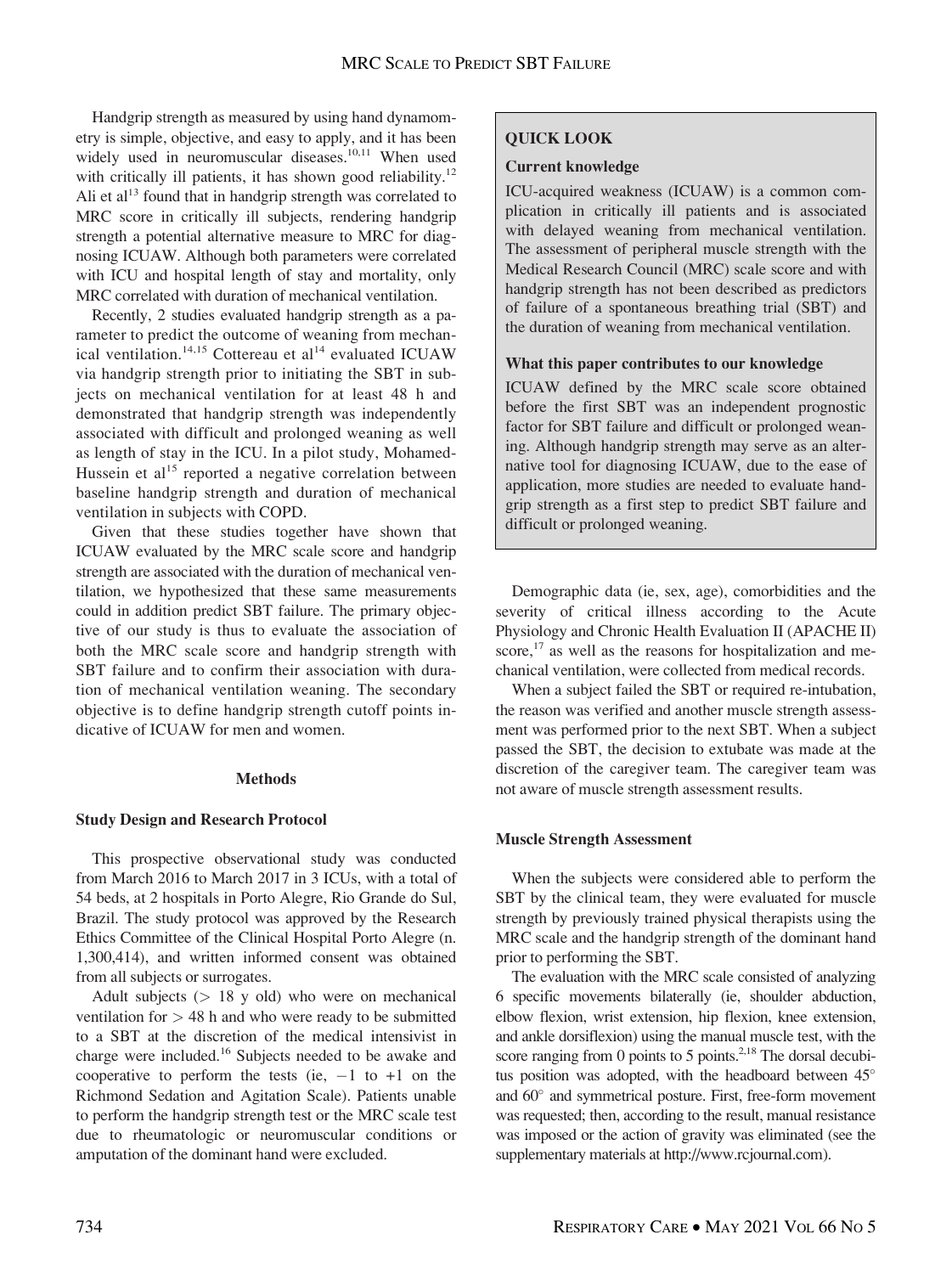Immediately after application of the MRC scale, the same examiner asked the subjects to perform dynamometry of the dominant hand (E.clear dynamometer EH101, Camry, Hong Kong, China) 3 times, with a 1-min interval between each measurement, and the maximum value of the 3 measurements was used. Subjects were positioned with the headboard high, the shoulder in neutral rotation, and the elbow at  $90^\circ$  whenever possible,<sup>13</sup> and the test instructions were standardized.<sup>12</sup>

ICUAW was defined as a score on the MRC scale < 48 points (see the supplementary materials at [http://www.](http://www.rcjournal.com) [rcjournal.com](http://www.rcjournal.com)).2 The MRC scale served as the accepted standard in the discrimination tests. Because handgrip strength cutoff points to identify ICUAW  $\ll 11$  kg/force for men and  $\langle 7 \text{ kg/force for women} \rangle^{13}$  were validated in a single study, $19$  we used sensitivity and specificity analyses to establish the handgrip strength thresholds for identifying ICUAW.

# **Outcomes**

The main explanatory variable was diagnosis of ICUAW, and the secondary explanatory variable was handgrip strength. The primary outcomes were failure on the SBT and the duration of mechanical ventilation weaning. Secondary analyses were performed to define handgrip strength cutoff points indicative of ICUAW for men and women.

SBT failure was defined as the inability to maintain an acceptable respiratory pattern, gas exchange, hemodynamic stability and adequate comfort during the test: breathing frequency  $> 35$  breaths/min;  $S_{aO_2} < 90\%$ ; heart rate  $> 140$  beats/min; systolic blood pressure  $> 180$  mm  $Hg$  or  $\lt 90$  mm Hg; uncontrollable psychomotor agitation; reduced level of consciousness; and excessive sweating and cyanosis.<sup>16</sup>

Weaning failure was defined as the need for re-intubation within 48 h related to cardiovascular dysfunction or inability of the respiratory pump to support the load of breathing (ie,  $P_{aO_2}$  < 50–60 mm Hg and  $F_{IO_2}$  > 0.5;  $S_{aO_2}$  < 88–90%, and  $F_{IO_2} > 0.5$ ;  $P_{aCO_2} > 50$  mm Hg or increased by  $> 8$  mm Hg; pH  $< 7.32$  or reduced by  $> 0.07$ ; breathing frequency  $> 35$  breaths/min or increased by  $> 50\%$ ; heart rate  $> 140$  beats/min or increased by  $> 20\%$ ; systolic blood pressure  $> 180$  mm Hg or  $< 90$  mm Hg; uncontrollable psychomotor agitation; reduced level of consciousness; excessive sweating and cyanosis; and evidence of increased respiratory muscle effort), in addition to upper airway involvement, including laryngospasm, abundant secretion, and ineffective cough (ie, revealing orotracheal tube dependence). $20$ 

Based on the total duration of weaning, as well as the number of SBT attempts required to disconnect the subject from the mechanical ventilation, weaning was categorized into 2 groups: simple versus difficult (ie, difficult or prolonged weaning).<sup>20</sup> Weaning was simple when the subject was successfully extubated after the first SBT. Difficult weaning was documented when the initial attempt failed and the subject was extubated after 2 SBTs up to 7 d after the first attempt. For prolonged weaning, the subject had failed at least 3 SBTs and needed  $> 7$  d after the first SBT to be successfully weaned.<sup>20</sup>

## Statistical Analysis

Based on data from previous studies dichotomized for simple versus difficult weaning on patients subjected to the SBT and local data suggesting a higher rate of difficult weaning after requiring mechanical ventilation for  $> 48$  h, we estimated a difference between simple versus difficult weaning (36% vs 64%).<sup>14,21</sup> We estimated that  $\sim$  102 subjects would be necessary to provide 80% power to detect a difference with a 2-tailed alpha level of 0.05. The sample size calculation was performed in WinPepi 11.43.

Normality was tested using the Kolmogorov-Smirnov test. Continuous data were described by the mean and standard deviation or the median and interquartile range and were compared with the Mann-Whitney test. Categorical variables were presented as a percentage and were compared with the chi-square test or Fisher exact test as appropriate. To identify factors associated with SBT failure and difficult or prolonged weaning, the significantly different variables among the subgroups were first analyzed using a univariate logistic regression model; the clinically relevant variables in literature and those with significant associations in the univariate analysis ( $P < .10$ ) were then included in a multivariate logistic regression model. Multicollinearity was assessed comparing correlation between variables and with variance inflation factor in the model. The specificities and sensitivities of the MRC scale and handgrip strength were calculated, and the area under the receiver operating characteristic (ROC) curve and the best handgrip strength absolute threshold were determined using medCalc statistical software (<https://www.medcalc.org>). Other data were analyzed with SPSS 20.0 (IBM, Armonk, New York), and a 0.05 alpha level was adopted.

#### Results

#### Population

A total of 102 subjects were evaluated during the study period. The indications for initiating mechanical ventilation, type of SBT, and baseline characteristics of the subjects are presented in Table 1.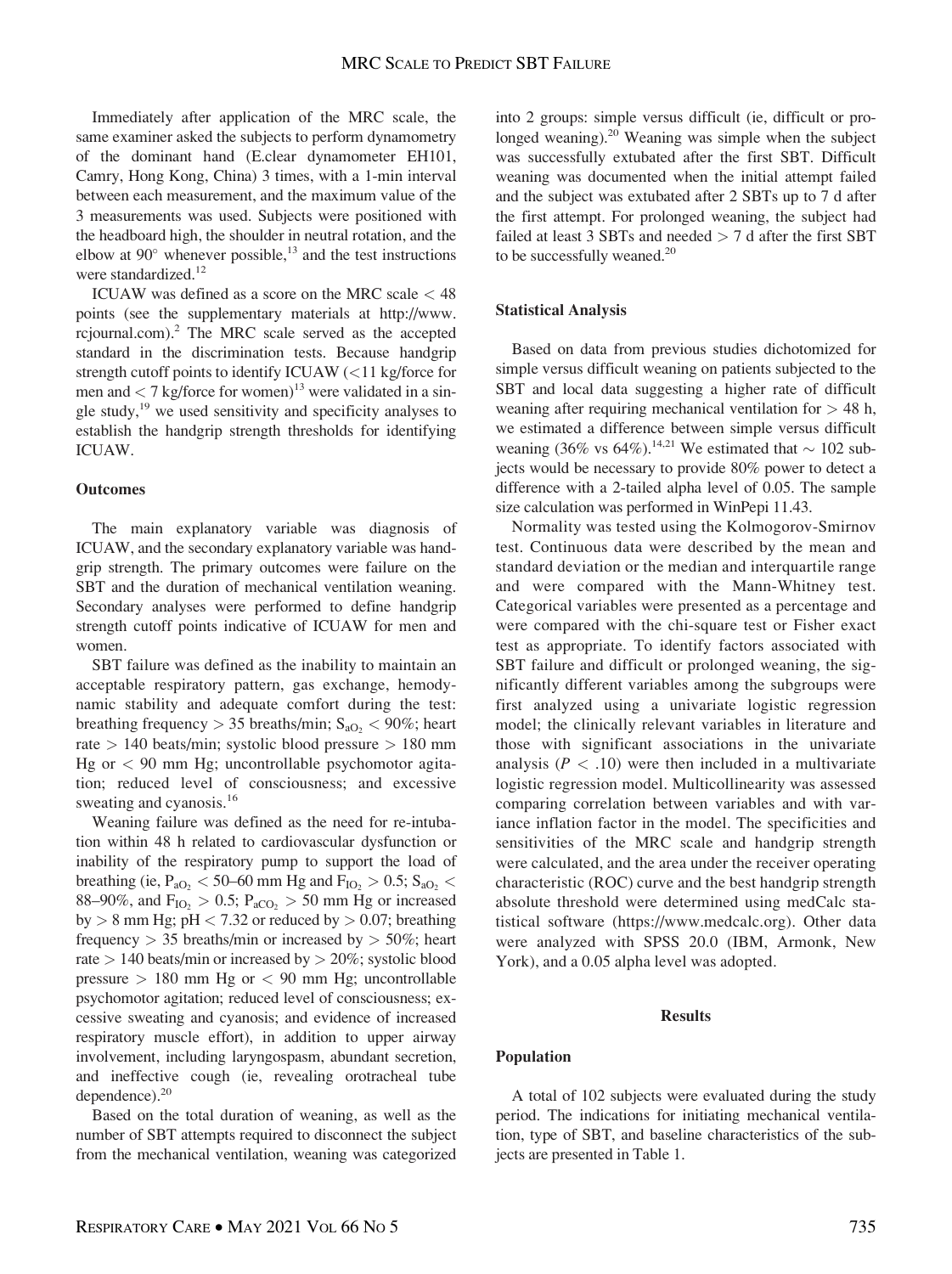Table 1. Subject Characteristics

| Age, y                                                      | $58.0 \pm 18.0$ |
|-------------------------------------------------------------|-----------------|
| Sex, female                                                 | 56(55)          |
| Body mass index, $kg/m2$                                    | $26.6 \pm 5.9$  |
| Dominant hand, right                                        | 88 (86)         |
| Type of SBT                                                 |                 |
| T-tube                                                      | 98              |
| Pressure spontaneous ventilation                            | $\overline{4}$  |
| <b>APACHE II</b>                                            | $24.8 \pm 8.7$  |
| Mechanical ventilation indication                           |                 |
| Pneumonia                                                   | 27(26)          |
| Shock                                                       | 18(18)          |
| <b>ARDS</b>                                                 | 17(17)          |
| Postsurgical                                                | 15(15)          |
| Neurological                                                | 8(8)            |
| <b>COPD</b>                                                 | 6(6)            |
| Other                                                       | 11(11)          |
| <b>COPD</b>                                                 | 22(22)          |
| Sepsis                                                      | 69(68)          |
| Neuromuscular blocker                                       | 25(24)          |
| Daily caloric intake, kcal/kg/d <sup>*</sup>                | $22.8 \pm 5.9$  |
| Mechanical ventilation duration before the first SBT, d     | $5(2-8)$        |
| Mechanical ventilation duration, d                          | $6(3-10)$       |
| Length of ICU stay, d                                       | $1.5(6-17)$     |
| <b>ICU</b> death                                            | 10(10)          |
| Handgrip strength on the first SBT, kg/force                | $5.9(3.1-9.5)$  |
| MRC score on the first SBT                                  | $36(30-42)$     |
| Muscle weakness according to handgrip strength <sup>†</sup> | 70(69)          |
| Muscle weakness according to the MRC scale <sup>†</sup>     | 91 (89)         |
|                                                             |                 |

Data are presented as  $n$  (%), mean  $\pm$  SD, or median (interquartile range).

\* Mean values observed in 97 subjects; 5 subjects were not receiving a diet on the day of the first SBT.

† Muscle weakness was defined according to previous cutoff points for the MRC scale2 and handgrip strength.<sup>13</sup>

 $SBT =$  spontaneous breathing trial

 $APACHE II = Acute Physiology and Chronic Health Disease Classification System II$  $MRC = Medical Research Council$ 

## Muscle Strength Assessment

The percentages of subjects diagnosed with ICUAW by the MRC scale and by handgrip strength in the first SBT are shown in Table 1. A strong correlation ( $r = 0.747$ ,  $P <$ .001) was found between the 2 tools. The accuracy of the handgrip strength thresholds in the diagnosis of ICUAW was compared with the MRC scale score  $(< 48$  of 60 points) (Fig. 1). The handgrip strength presented good diagnostic performance. Using the previously published cutoff points (ie,  $\lt 11$  kg/force for men and  $\lt 7$  kg/force for women),<sup>13</sup> the overall sensitivity was 77%, the specificity was 100%, the positive predictive value was 100%, and the negative predictive value was 34%. Based on the cutoff points proposed in the present study (ie, < 14 kg/force for men and  $\langle 8 \text{ kg/force}$  for women), the overall sensitivity was 87%, the specificity was 100%, the positive predictive value was 100%, and the negative predictive value was 48%.

## Risk Factors for SBT Failure

The failure rate for the first SBT was 29% (30 subjects). The reasons for failure were use of accessory muscles in 17 (56.7%) subjects, desaturation in 6 (20%), tachypnea and tachycardia in 4 (13.3%) and inadequate sensory (ie, reduction in Glasgow Coma Scale) in 3 (10%). The duration of mechanical ventilation, length of ICU stay, MRC score, and ICUAW rate differed significantly between the SBT failure and success groups (Table 2).

In the univariate analysis, handgrip strength (odds ratio [OR] 0.88, 95% CI 0.78–0.96,  $P < .001$ ) and MRC score (OR 0.92, 95% CI 0.87–0.96,  $P < .001$ ) were significantly associated with SBT failure. After a collinearity analysis, only MRC score was included in the multivariate models, and it was significantly associated with SBT failure (OR 0.91, 95% CI 0.88–0.97,  $P < .001$ ) (Table 3).

When the accuracy of ICUAW diagnosis by the MRC scale in predicting SBT failure was analyzed, the ROC curve was 0.57, the sensitivity was 100%, the specificity was 15%, the positive predictive value was 33%, and the negative predictive value was 100%. Diagnosis of ICUAW by handgrip strength using the cutoff points (ie,  $< 11$  kg/force for men and  $\langle 7 \text{ kg/force for women} \rangle$  as defined by Ali et al<sup>13</sup> presented a ROC curve of 0.60, a sensitivity of 83%, a specificity of 38%, a positive predictive value of 36%, and a negative predictive value of 84% for predicting failure on the SBT.

Diagnosis of ICUAW by handgrip strength using the cutoff points proposed in our study (ie,  $\lt$  14 kg/force for men and  $\langle 8 \text{ kg/force} \rangle$  for women) presented a ROC curve of 0.61, a sensitivity of 93%, a specificity of 29%, a positive predictive value of 35%, and a negative predictive value of 91% for predicting failure on the SBT.

## Risk Factors for Difficult or Prolonged Weaning

The incidences of simple and difficult weaning were 58% and 42%, respectively. The lengths of mechanical ventilation and ICU stay, handgrip strength, MRC score, sepsis rate, and mortality rate differed significantly among these groups (Table 4).

In the univariate analysis, a diagnosis of sepsis (OR 3.21, 95% CI 1.31–8.53,  $P = .01$ ), mechanical ventilation duration (OR 1.16, 95% CI 1.05–1.31,  $P < .001$ ), handgrip strength (OR 0.86, 95% CI 0.77–0.94,  $P < .001$ ), and MRC score before the first SBT (OR 0.91, 95% CI 0.86– 0.95,  $P < .001$ ) were significantly associated with difficult or prolonged weaning. After a collinearity analysis, only MRC score was included in the multivariate models, and it remained significantly associated (OR 0.91, 95% CI 0.87–0.96,  $P < .001$ ) with difficult or prolonged weaning (Table 3).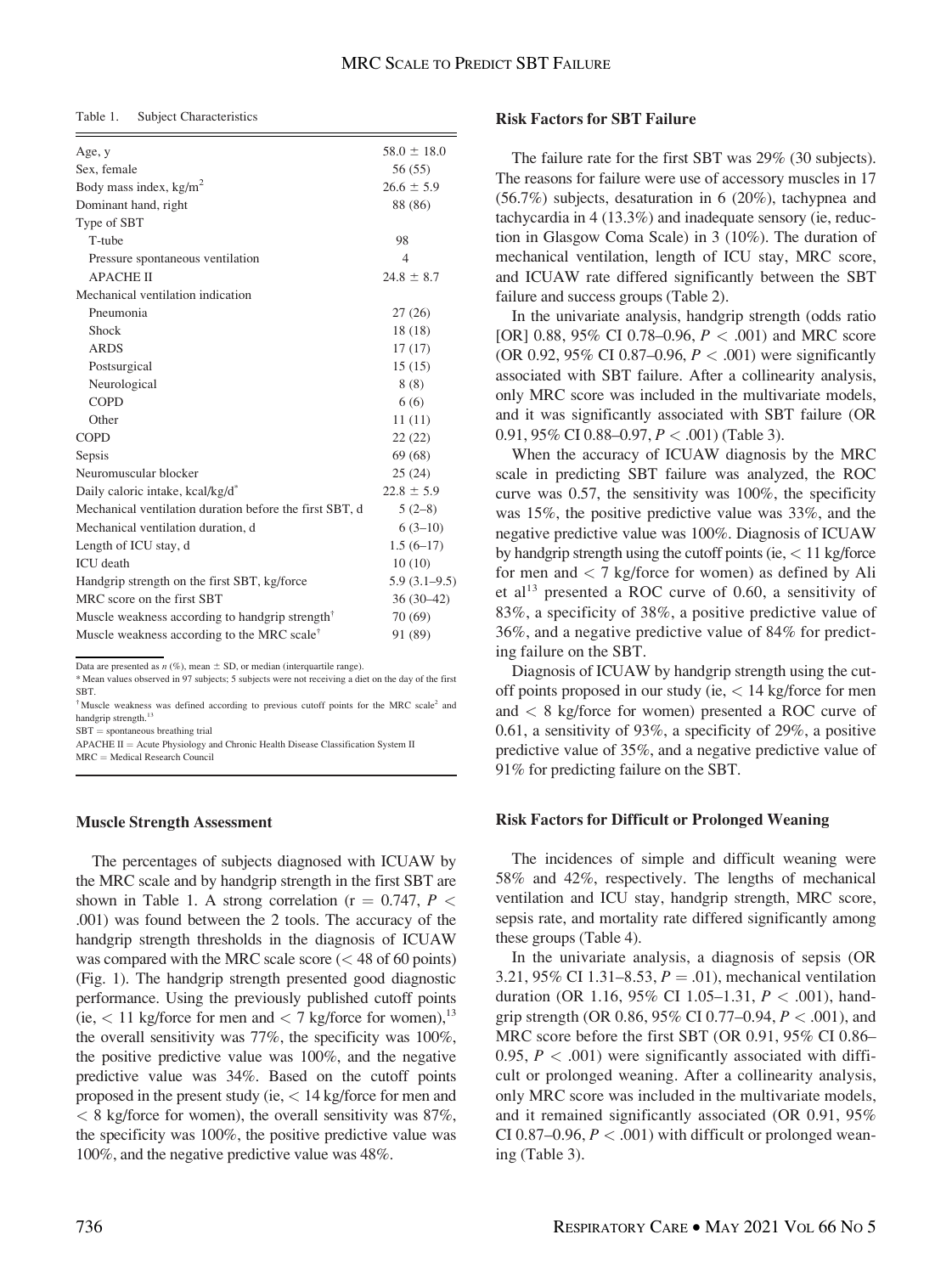

Fig. 1. Accuracy of handgrip strength and cutoff points in determining ICU-acquired weakness (ICUAW). Males (A) and females (B) were analyzed separately. The table shows each individually plotted cutoff point. At  $\leq 14.6$  kg/force (males) and  $\leq 8.1$  kg/force (females), the sensitivities were 92% and 87%, respectively, with a specificity of 1.0 for both. A cutoff point of 14 kg/force for males and 8 kg/force for females would therefore result in high sensitivity and specificity for diagnosing ICUAW.  $AUC =$  area under the curve.

The accuracy of ICUAW diagnosis with the MRC scale in predicting difficult or prolonged weaning showed a ROC curve of 0.57, a sensitivity of 98%, a specificity of 17%, a positive predictive value of 46%, and a negative predictive value of 91%. Diagnosis of ICUAW according to handgrip strength using the cutoff points as defined by Ali et al<sup>13</sup> (ie,  $<$  11 kg/force for men and  $<$  7 kg/force for women) showed a ROC curve of 0.61, a sensitivity of 81%, a specificity of 41%, a positive predictive value of 50%, and a negative predictive value of 75% for predicting difficult or prolonged weaning.

Diagnosis of ICUAW according to handgrip strength using the cutoff points proposed in our study (ie,  $< 14$  kg/force for men and < 8 kg/force for women) resulted in a ROC curve

of 0.63, a sensitivity of 93%, a specificity of 34%, a positive predictive value of 51%, and a negative predictive value of 87% for predicting difficult or prolonged weaning.

Weaning failure occurred in 18 (17.6%) subjects. Of these subjects, 15 used noninvasive ventilation as a rescue therapy during the first 48 h after extubation and all require re-intubation. Thirty-eight subjects (37%) who used preventive noninvasive ventilation just after extubation (high estimated risk of failure) were successfully weaned. Tracheostomy was performed in 2 subjects. The reasons for re-intubation were inability to maintain patent airways  $(n =$ 7), laryngeal edema ( $n = 3$ ), aspiration ( $n = 2$ ), cardiogenic pulmonary edema  $(n = 2)$ , and other causes of acute respiratory failure  $(n = 4)$ .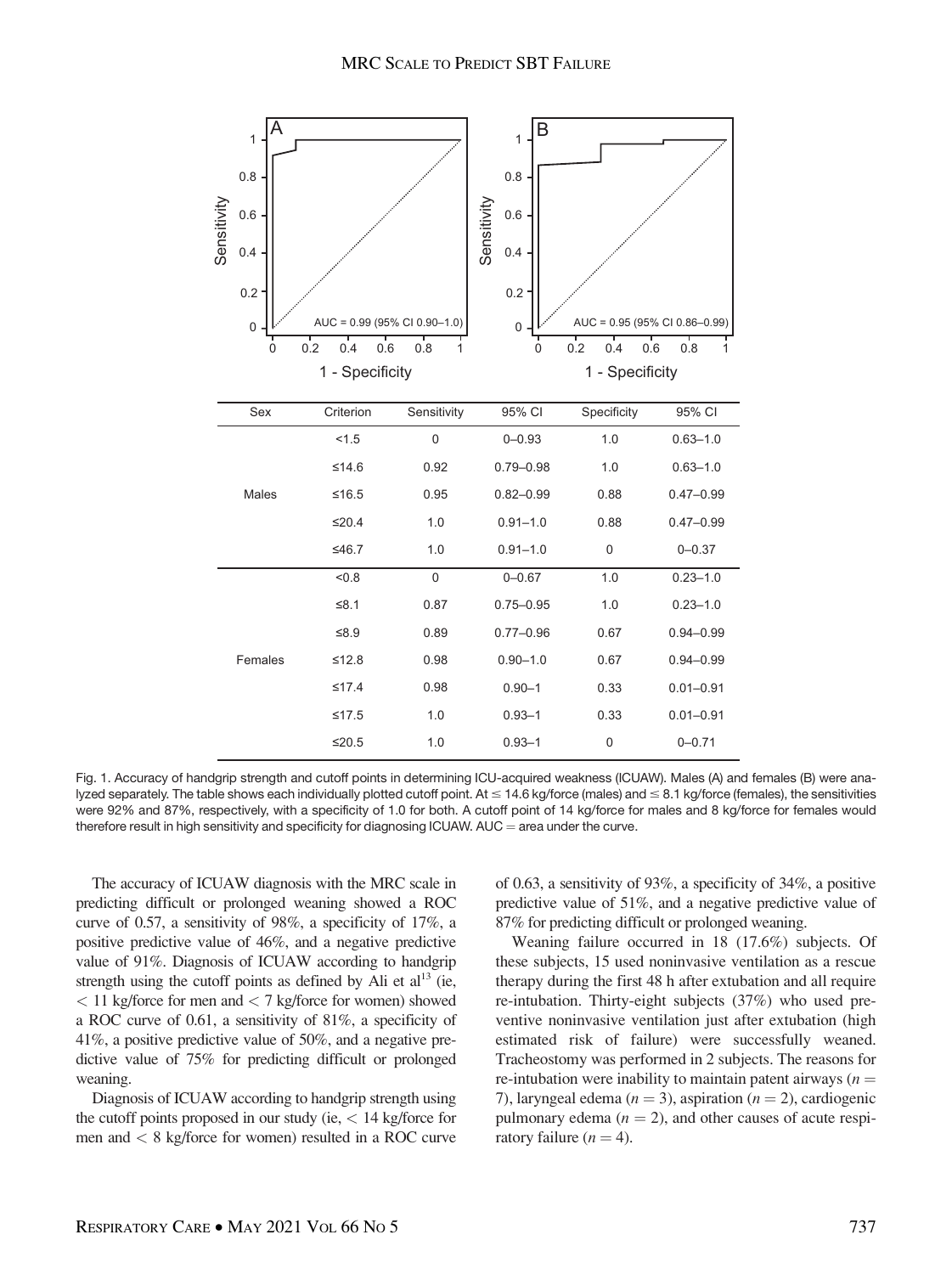# MRC SCALE TO PREDICT SBT FAILURE

#### Table 2. Subject Characteristics According to the Results of the First SBT

| Characteristics                                                                | Failure<br>$(n = 30)$ | <b>Success</b><br>$(n = 72)$ | $P^{\ddagger}$ |
|--------------------------------------------------------------------------------|-----------------------|------------------------------|----------------|
| Age, y                                                                         | $55.2 \pm 18.8$       | $59.2 \pm 17.8$              | .27            |
| Sex, female                                                                    | 19(63)                | 37(51)                       | .26            |
| Body mass index, $kg/m2$                                                       | $26.7 \pm 5.7$        | $26.5 \pm 6.1$               | .78            |
| <b>APACHE II</b>                                                               | $25.6 \pm 9.2$        | $24.4 \pm 8.6$               | .55            |
| COPD, $n$ $(\%)$                                                               | 5(17)                 | 17(24)                       | .43            |
| Sepsis                                                                         | 23(77)                | 46(64)                       | .20            |
| Neuromuscular blocker                                                          | 9(30)                 | 16(22)                       | .40            |
| Caloric intake, kcal/kg/d*                                                     | $23.3 \pm 4.5$        | $22.6 \pm 6.5$               | .52            |
| Mechanical ventilation duration before first SBT, d                            | $6(3-9)$              | $4(2-7.7)$                   | .09            |
| Mechanical ventilation duration, d                                             | $7.5(5-12)$           | $5(2-9.7)$                   | < 0.001        |
| Length of ICU stay, d                                                          | $12(7.7-19.5)$        | $9(5-15.7)$                  | .042           |
| <b>ICU</b> death                                                               | 4(13)                 | 6(8)                         | .43            |
| Handgrip strength on the first SBT, kg/force                                   | $4.9(2.9 - 7.2)$      | $6.9(3.2-12.6)$              | .060           |
| MRC score on first SBT                                                         | $30(26.7-36.5)$       | $40(32.2 - 45.5)$            | < 0.001        |
| Muscle weakness according to handgrip strength <sup><math>\dagger</math></sup> | 25(83)                | 45(62)                       | .039           |
| Muscle weakness according to MRC scale <sup>†</sup>                            | 30(100)               | 61 (85)                      | .02            |
| Weaning failure                                                                | 2(7)                  | 16(22)                       | .02            |
| Preventive noninvasive ventilation                                             | 13(43)                | 25(35)                       | .32            |

Data are presented as  $n$  (%), mean  $\pm$  SD, or median (interquartile range).

\* Mean values observed in 97 subjects; 5 subjects were not receiving a diet on the day of the first SBT.

† Muscle weakness was defined according to previous cutoff points for the MRC scale<sup>2</sup> and handgrip strength.13

‡Comparison of the 2 subgroups with the Mann-Whitney test or Fisher exact test.

 $\operatorname{SBT} =$  spontaneous breathing trial

APACHE II = Acute Physiology and Chronic Health Disease Classification System II  $MRC = Medical Research Council$ 

|  |  |  |  | Table 3. Factors Associated With Spontaneous Breathing Trial Failure and Difficult or Prolonged Weaning |  |  |
|--|--|--|--|---------------------------------------------------------------------------------------------------------|--|--|
|--|--|--|--|---------------------------------------------------------------------------------------------------------|--|--|

|                                                              | Univariate Analysis |        | Multivariate Analysis |                |
|--------------------------------------------------------------|---------------------|--------|-----------------------|----------------|
| Variables                                                    | Odds Ratio (95% CI) | P      | Odds Ratio (95% CI)   | $\overline{P}$ |
| Spontaneous breathing trial failure                          |                     |        |                       |                |
| Mechanical ventilation duration before first SBT             | $1.08(0.99 - 1.20)$ | .07    | NA.                   | <b>NA</b>      |
| Handgrip strength on first SBT                               | $0.88(0.78 - 0.96)$ | < .001 | <b>NA</b>             | <b>NA</b>      |
| MRC score on first SBT                                       | $0.92(0.87-0.96)$   | < .001 | $0.91(0.88 - 0.97)$   | <.001          |
| Difficult or prolonged weaning                               |                     |        |                       |                |
| Sepsis                                                       | $3.21(1.31 - 8.53)$ | .01    | $2.59(0.96 - 7.04)$   | .060           |
| Mechanical ventilation duration before first SBT             | $1.16(1.05-1.31)$   | < .001 | <b>NA</b>             | <b>NA</b>      |
| Handgrip strength on first SBT                               | $0.86(0.77-0.94)$   | < .001 | <b>NA</b>             | NA.            |
| MRC score on first SBT                                       | $0.91(0.86 - 0.95)$ | < .001 | $0.91(0.87-0.96)$     | <.001          |
| $SBT =$ spontaneous breathing trial<br>$NA = not applicable$ |                     |        |                       |                |

NA = not applicable<br>MRC = Medical Research Council

#### **Discussion**

The main finding of our study is that muscle weakness as defined by a low MRC score and poor handgrip strength before starting the SBT was associated with failure on the first SBT and difficult or prolonged weaning, as defined in this study. However, only the MRC score was independently associated with both mechanical ventilation-related outcomes.

Predicting both situations is important for the decisionmaking process of professionals involved in mechanical ventilation weaning because these outcomes are considered distinct in clinical practice. The SBT assesses tolerance of spontaneous breathing and is recommended before extubation.<sup>20,22</sup> Complete performance of the test (30–120 min) can predict 85% of the odds of successful weaning from mechanical ventilation<sup>23</sup>; however, approximately 15% of subjects do not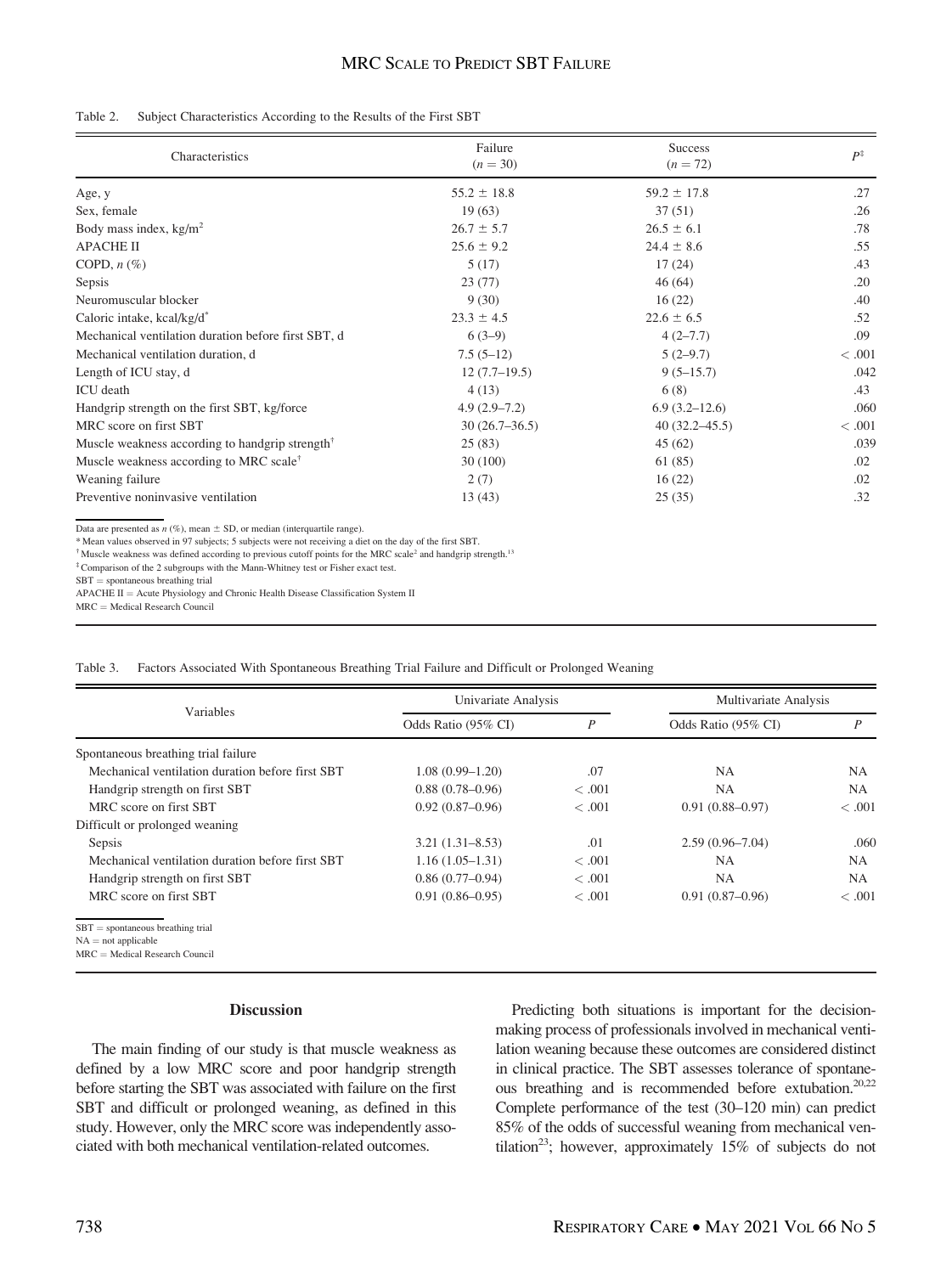# MRC SCALE TO PREDICT SBT FAILURE

#### Table 4. Subject Characteristics According to Ventilatory Weaning

| Characteristics                                                                | Simple<br>$(n = 59)$ | Difficult<br>$(n = 43)$ | $P^{\ddagger}$ |
|--------------------------------------------------------------------------------|----------------------|-------------------------|----------------|
| Age, y                                                                         | $60.8 \pm 16.3$      | $54.4 \pm 19.8$         | .13            |
| Sex, female                                                                    | 31(52)               | 25(58)                  | .57            |
| Body mass index, $kg/m2$                                                       | $26.8 \pm 6.3$       | $26.2 \pm 5.5$          | .76            |
| <b>APACHE II</b>                                                               | $23.3 \pm 8.5$       | $26.7 \pm 8.7$          | .059           |
| <b>COPD</b>                                                                    | 15(25)               | 7(16)                   | .26            |
| Sepsis                                                                         | 34(58)               | 35(81)                  | .01            |
| Neuromuscular blocker                                                          | 12(20)               | 13(30)                  | .25            |
| Daily caloric intake, kcal/kg/d*                                               | $22.5 \pm 6.7$       | $23.2 \pm 4.9$          | .37            |
| Mechanical ventilation duration before first SBT, d                            | $3(2-6)$             | $7(3-10)$               | < 0.001        |
| Mechanical ventilation duration, d                                             | $3(2-6)$             | $10(7-15)$              | < 0.001        |
| Length of ICU stay, d                                                          | $8(5-12)$            | $14(9-21)$              | < 0.001        |
| ICU death                                                                      | 1(2)                 | 9(21)                   | < 0.001        |
| Handgrip strength on first SBT, kg/force                                       | $7.4(3.5-14.6)$      | $4.9(2.6 - 7.2)$        | < 0.001        |
| MRC score on the first SBT                                                     | $40(34-47)$          | $30(27-38)$             | < 0.001        |
| Noninvasive ventilation 48 h after extubation                                  | 28(47)               | 25(58)                  | .28            |
| Muscle weakness according to handgrip strength <sup><math>\dagger</math></sup> | 35(59)               | 35(81)                  | .01            |
| Muscle weakness according to MRC scale <sup>†</sup>                            | 49 (83)              | 42 (98)                 | .01            |
| Weaning failure                                                                | 0(0)                 | 18 (42)                 | .01            |
| Preventive noninvasive ventilation                                             | 28(47)               | 10(23)                  | .12            |

Data are presented as  $n$  (%), mean  $\pm$  SD, or median (interquartile range).

\* Mean values observed in 97 subjects; 5 subjects were not receiving a diet on the day of the first SBT.

 $^{\dagger}$  Muscle weakness was defined according to previous cutoff points for the MRC scale<sup>2</sup> and handgrip strength.<sup>13</sup>

‡Comparison of the 2 subgroups with the Mann-Whitney test or Fisher exact test.

 $MRC = Medical Research Council$ 

tolerate spontaneous ventilation during the 48 h following extubation<sup>24</sup> and require re-intubation, thus becoming subjects with difficult or prolonged weaning. In this sense, our data support the concern that the use of predictive indexes for mechanical ventilation weaning can identify only those subjects who may fail or successfully complete the  $SBT<sup>25</sup>$  but not those who will be unable to tolerate spontaneous breathing during the 48 h after extubation. Furthermore, predicting successful SBT and weaning is important for the decision-making process to start early mobilization as the prevalence of such strategy is  $\text{low}^2$ <sup>26</sup> despite evidence supporting the safety, feasibility, and benefits of mobilization in mechanically ventilated patients.<sup>27</sup>

Application of the MRC scale requires training, and up to 30 min may be required to test the 6 muscle groups bilaterally. In addition, the MRC scale has a subjective component, particularly for categories 4 and 5, in terms of resistance according to the Oxford classification system, $18,28$  which may introduce some variability into the measurement. Two studies comparing the MRC scale and handgrip strength suggest that handgrip strength measurement may serve as an alternative to identify ICUAW,<sup>13,19</sup> as evidenced in our study.

The comparison of handgrip strength and MRC has shown different results in several studies. Ali et  $al<sup>13</sup>$  reported that handgrip strength had lower predictive power compared to the MRC scale as a predictor of morbidity and mortality associated with ICUAW in mechanically ventilated subjects. However, both tests presented similar sensitivities and specificities, and the authors proposed that a manual dynamometer should be used to screen for ICUAW because of the ease of application for any professional working in the ICU. In a study in which handgrip strength was used in the context of mechanical ventilation weaning, handgrip strength was independently but weakly associated with difficult and prolonged weaning; however, the greatest limitation of the study was the lack of comparison with the MRC scale, as this scale is considered the standard method for evaluating ICUAW.14 Our findings support previous studies reporting that ICUAW diagnosis with the MRC scale and handgrip strength before the SBT is associated with difficulty in definitive withdrawal from ventilatory support.6,9,13,14 Although both tools presented moderate discriminatory power, as previously shown,<sup>14</sup> our data indicate that handgrip strength is not independently associated with failure on the SBT and difficult or prolonged weaning. Handgrip strength ICUAW sensitivity, specificity, and predictive values were similar to those with the MRC scale. The ease of measuring handgrip strength suggests that this test may be useful as a first step to predict failure on the SBT and difficult or prolonged weaning, followed by the MRC scale in select cases. Such an approach was also proposed by Parry et al<sup>19</sup> for diagnosing ICUAW.

 $SBT =$  spontaneous breathing trial

APACHE II = Acute Physiology and Chronic Health Disease Classification System II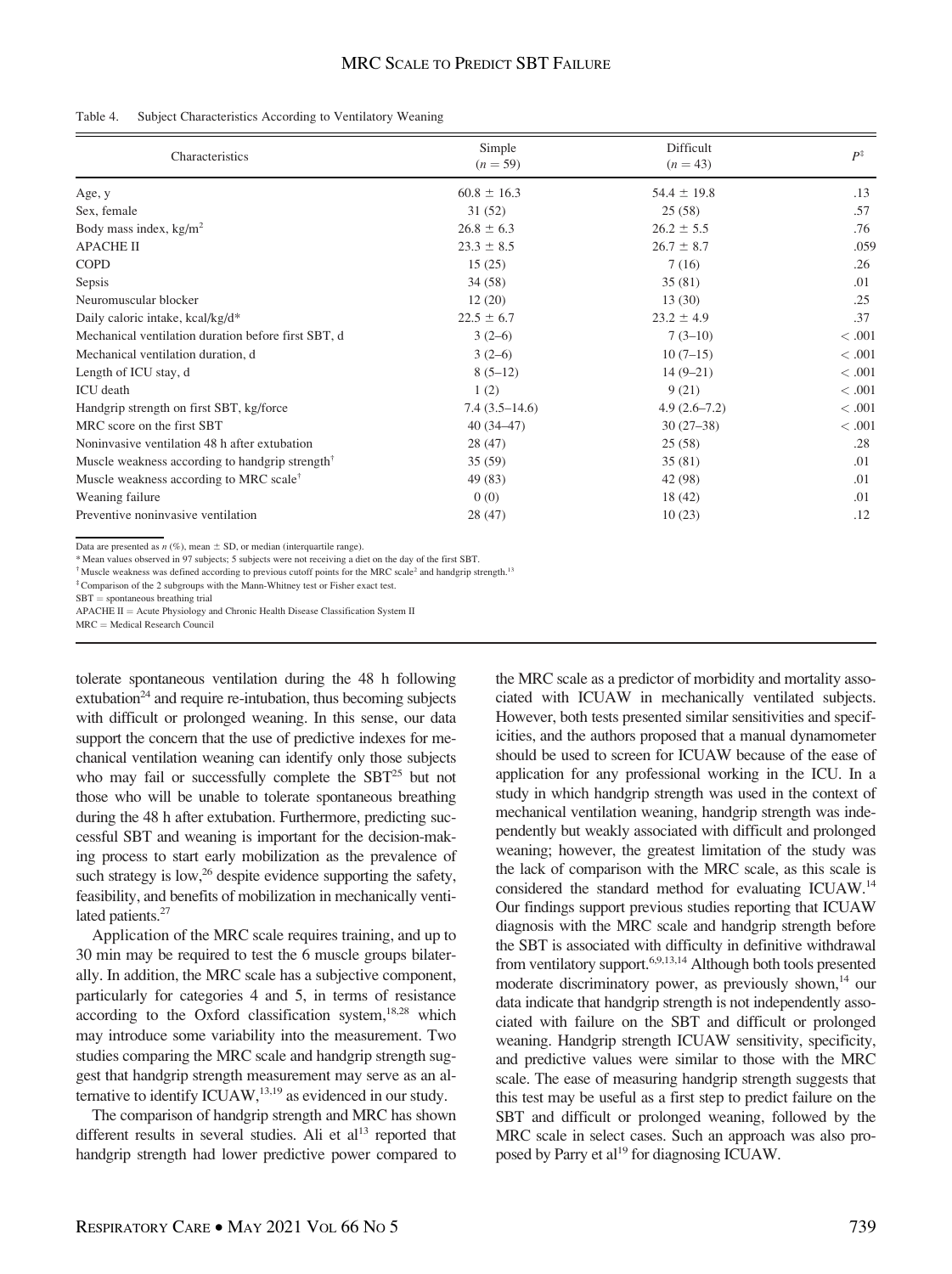Since the publication by Ali et al, $^{13}$  the same handgrip strength threshold for identifying ICUAW has been used in studies that implemented this tool as a form of ICUAW detection. For handgrip strength, our cutoff points demonstrated sensitivity, specificity, and predictive values higher than those reported by Ali et al, $^{13}$  indicating that although the established cutoff points have been validated in an independent sample,<sup>19</sup> these values may not accurately describe ICUAW in different populations of critically ill patients. The handgrip strength cutoff points indicating ICUAW in our study require validation in different populations.

The rate of ICUAW in our study was higher than that reported by Cottereau et al<sup>14</sup> (31%) and Parry et al<sup>19</sup> (42%) based on handgrip strength, and that reported by Ali et al<sup>13</sup>  $(26%)$  and De Jonghe et al<sup>9</sup>  $(25%)$  based on the MRC scale. Considering that muscle weakness develops early, the rates of ICUAW reported by Ali et al<sup>13</sup> and De Jonghe et al<sup>9</sup> should be higher because previous studies examined subjects starting on the fifth and seventh day of ventilation, respectively. The rates of ICUAW vary mainly according to the characteristics of the subjects evaluated; however, the profile of the subjects included in our study was similar to other studies.<sup>9,13,14</sup> In our study, ICUAW was associated with a greater severity of critical illness per APACHE II, longer duration of mechanical ventilation, longer ICU stay, and higher sepsis rate, which is consistent with previous studies. $13,14$ 

Our study also indicates that the presence of sepsis was a factor associated with difficult or prolonged weaning, although it was not independently associated with this outcome. Weakness and muscle loss are common complications that may be more severe in patients with sepsis. $29-31$ Such complications may occur asymmetrically in these subjects and may be more noticeable in the peripheral muscles than in the diaphragm.<sup>31</sup>

Our study has some limitations. First, the ICU teams did not prescribe noninvasive ventilation to allow earlier extubation in selected subjects who did not successfully complete the SBT, but to prevent weaning failure in high-risk subjects or to rescue a failed weaning after a successful SBT. Interestingly, when noninvasive ventilation was indicated to prevent weaning failure immediately after extubation because of the high estimated risk of failure, including ICUAW as a risk, all subjects succeeded ( $n = 38$  subjects). On the contrary, whenever noninvasive ventilation was used as a rescue support during the 48 h period, all subjects were re-intubated (n  $= 15$  subjects). This could have played a role in our results. Although noninvasive ventilation is becoming more and more effective in the postextubation period, $32,33$  its use as a rescue therapy is discouraged and re-intubation should not be delayed if noninvasive ventilation is not immediately successful.<sup>33,34</sup>

Second, we did not implement a standardized weaning protocol and criteria for SBT failure, but 98 (96%) subjects were submitted to a T-tube. Third, in observational studies it is impossible to rule out external causal effects

and to isolate the true independent variable, making it tricky to identify cause-and-effect relationships. Fourth, although ICUAW and diaphragmatic dysfunction show some overlap, the correlation is limited and we did not measure diaphragm strength.3,35,36 The GRIPWEAN trial (ClinicalTrials.gov registration NCT02946502) is exploring the association between grip strength, diaphragmatic tests, and mechanical ventilation weaning. Fifth, our study was underpowered to detect an association between COPD with difficult or prolonged weaning. Sixth, although the MRC score and handgrip strength before starting the SBT is associated with SBT failure and difficult or prolonged weaning, the odds ratio for these factors is so close to 1 as to render these not useful clinically. Lastly, the definition of ICUAW was based on the study of De Jonghe et  $al$ <sup>2</sup>, who evaluated subjects starting on the seventh day of mechanical ventilation, whereas we studied subjects starting on the second day of mechanical ventilation.

#### **Conclusions**

Our findings indicate that muscle weakness as defined by a low MRC score before the first SBT is an independent prognostic factor for SBT failure and difficult or prolonged weaning. Although handgrip strength may serve as an alternative tool for diagnosing ICUAW, due to the ease of application, more studies are needed to evaluate handgrip strength as a first step to predict SBT failure and difficult or prolonged weaning in routine clinical practice. Finally, further studies are needed to confirm these findings and to determine the validity of the cutoff points identified for handgrip strength and the roles of handgrip strength and the MRC scale in predicting difficulty to wean from mechanical ventilation.

#### **REFERENCES**

- 1. Sharshar T, Bastuji-Garin S, Stevens RD, Durand MC, Malissin I, Rodriguez P, et al. Presence and severity of intensive care unit acquired paresis at time of awakening are associated with increased intensive care unit and hospital mortality. Crit Care Med 2009;37(12):3047-3053.
- 2. De Jonghe B, Sharshar T, Lefaucheur JP, Authier FJ, Durand-Zaleski I, Boussarsar M, et al. Paresis acquired in the intensive care unit: a prospective multicenter study. JAMA 2002;288(22):2859-2867.
- 3. Dres M, Dube´ BP, Mayaux J, Delemazure J, Reuter D, Brochard L, et al. Coexistence and impact of limb muscle and diaphragm weakness at time of liberation from mechanical ventilation in medical intensive care unit patients. Am J Respir Crit Care Med 2017;195(1):57-66.
- 4. van der Schaaf M, Dettling DS, Beelen A, Lucas C, Dongelmans DA, Nollet F. Poor functional status immediately after discharge from an intensive care unit. Disabil Rehabil 2008;30(23):1812-1818.
- 5. Herridge MS, Tansey CM, Matté A, Tomlinson G, Diaz-Granados N, Cooper A, et al. Functional disability 5 years after acute respiratory distress syndrome. N Engl J Med 2011;364(14):1293-1304.
- 6. De Jonghe B, Bastuji-Garin S, Durand MC, Malissin I, Rodrigues P, Cerf C, et al. Respiratory weakness is associated with limb weakness and delayed weaning in critical illness. Crit Care Med 2007;35(9):2007-2015.
- 7. Garnacho-Montero J, Amaya-Villar R, García-Garmendía JL, Madrazo-Osuna J, Ortiz-Leyba C. Effect of critical illness